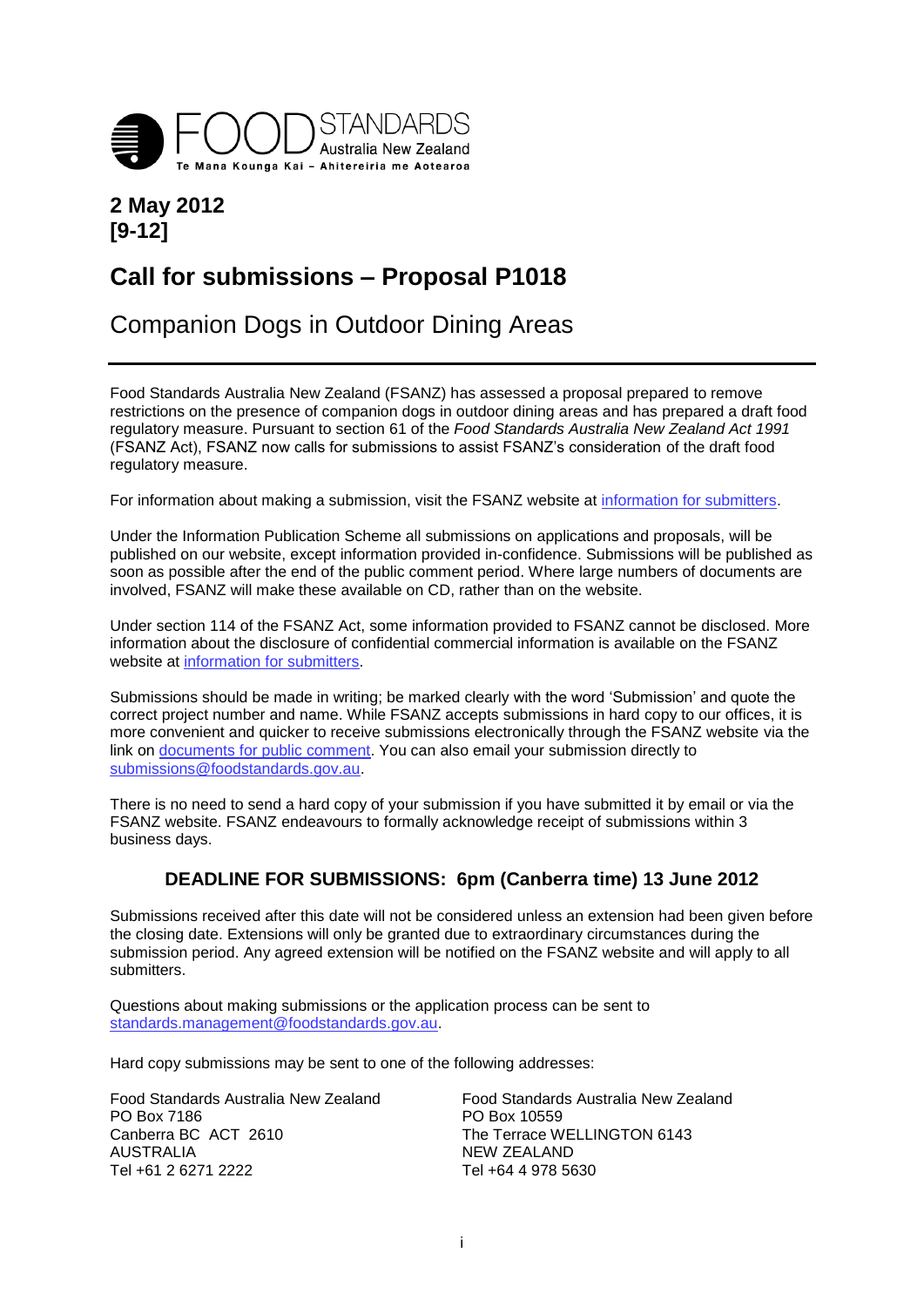# **Table of Contents**

| $\mathbf 1$ |                                                                |                                                                                   |  |
|-------------|----------------------------------------------------------------|-----------------------------------------------------------------------------------|--|
| 2.          |                                                                |                                                                                   |  |
|             | 2.1<br>2.2<br>2.3<br>2.4                                       |                                                                                   |  |
| $3-$        |                                                                |                                                                                   |  |
|             | 3.1<br>3.2<br>3.2.1<br>3.2.2<br>3.2.3<br>3.2.4<br>3.3<br>3.3.1 |                                                                                   |  |
| 4.          |                                                                |                                                                                   |  |
|             |                                                                | ATTACHMENT A - DRAFT VARIATION TO THE AUSTRALIA NEW ZEALAND FOOD STANDARDS CODE 8 |  |

#### **Supporting documents**

The following documents which informed the assessment of this Proposal are available on the FSANZ website at

http://www.foodstandards.gov.au/foodstandards/proposals/proposalp1018compani5440.cfm

SD<sub>1</sub> Food safety risk arising from the presence of companion dogs in outdoor dining areas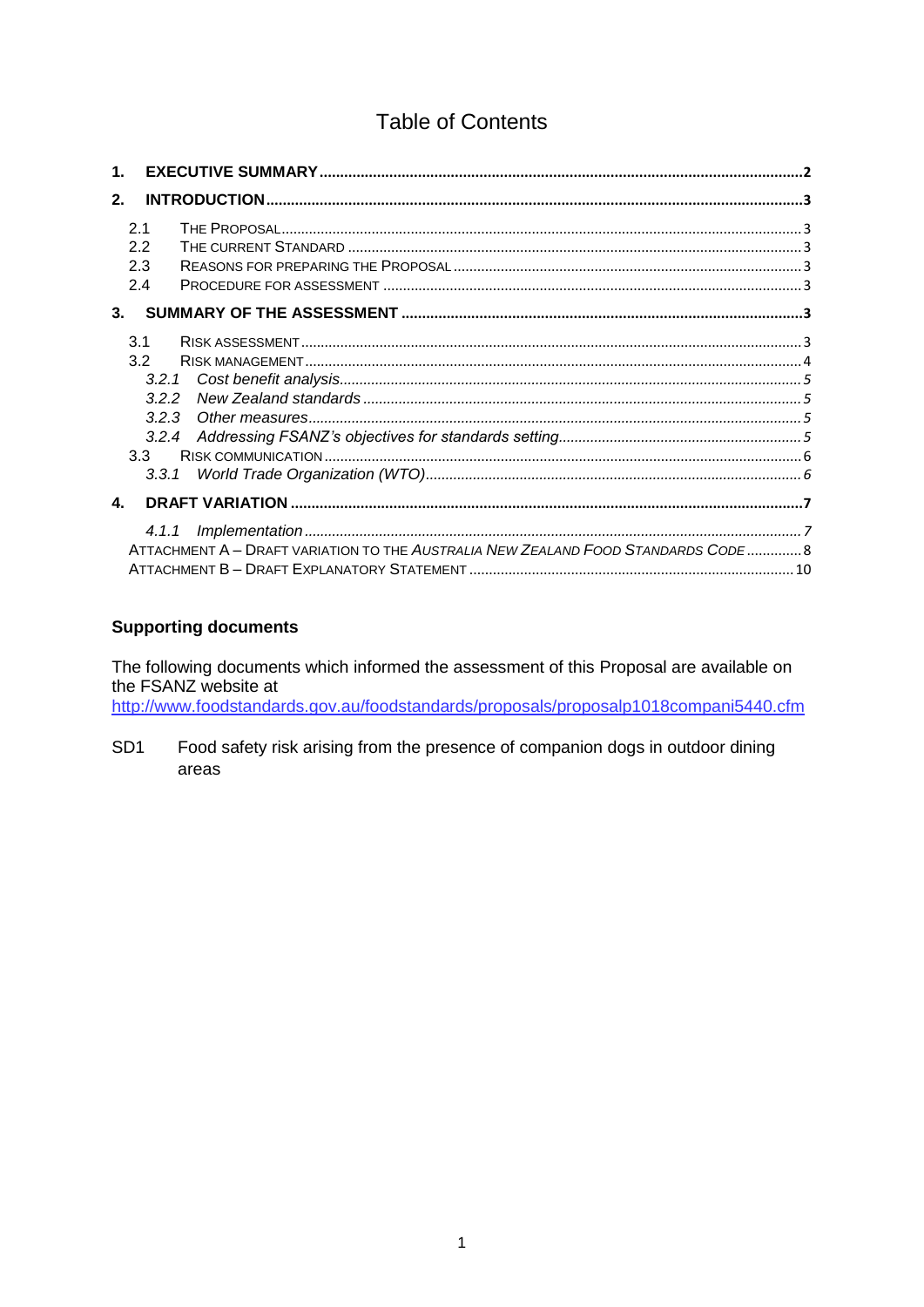# <span id="page-2-0"></span>**1. Executive summary**

FSANZ has prepared a proposal to amend clause 24 of Standard 3.2.2 – Food Safety Practices and General Requirements to remove a restriction on the presence of companion dogs in outdoor dining areas operated by food businesses. The decision to allow companion dogs in outdoor dining areas would be up to the individual food businesses.

This Proposal was developed at the request of the Food Regulation Standing Committee. The West Australian Department of Health had expressed a concern that the current prescription under subclause 24.1(a) does not appear to have adopted a risk-based approach to food hygiene. This concern and inconsistencies in enforcing the standard across different Australian jurisdictions are determining factors of this proposal.

As part of this proposal, FSANZ prepared a risk assessment evaluating the food safety risk arising from the presence of companion dogs in outdoor dining and drinking areas. The risk assessment concluded that the overall level of food safety risk arising from the presence of companion dogs in such settings is expected to be very low to negligible.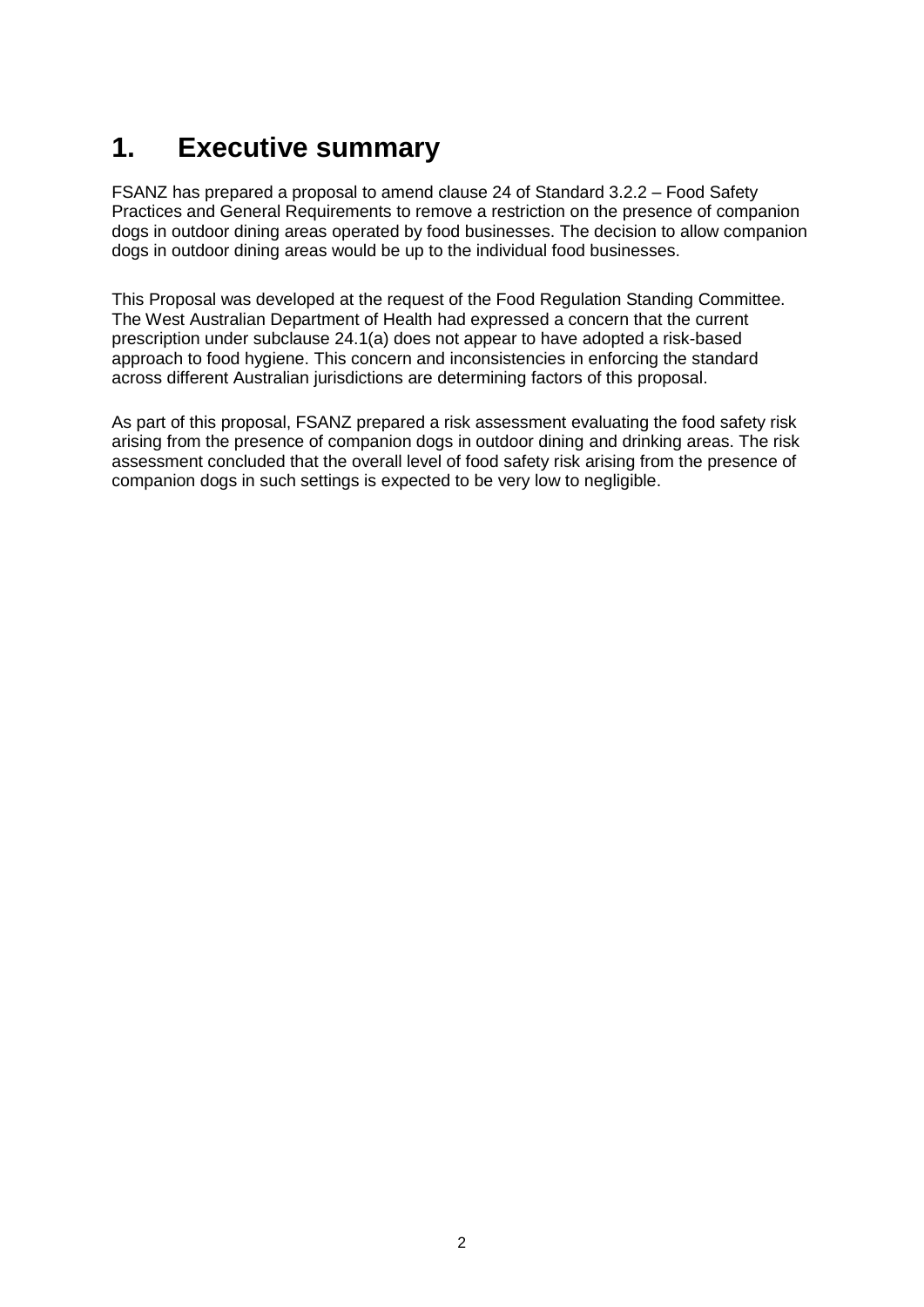# <span id="page-3-0"></span>**2. Introduction**

# <span id="page-3-1"></span>**2.1 The Proposal**

This Proposal is proposing to amend the *Australia New Zealand Food Standards Code* (the Code) removing restrictions on the presence of companion dogs in outdoor dining areas operated by food businesses.

Outdoor dining areas include outdoor drinking areas operated by food businesses.

# <span id="page-3-2"></span>**2.2 The current Standard**

Clause 24 of Standard 3.2.2 – Food Safety Practices and General Requirements, restricts the presence of live animals, including companion dogs, in areas where food is handled (with the exception of seafood, or other fish or shellfish, and assistance animals).

# <span id="page-3-3"></span>**2.3 Reasons for preparing the Proposal**

The prescription under subclause 24 (1)(a) of Standard 3.2.2 is considered to be unnecessarily restrictive in relation to the presence of companion dogs in outdoor dining areas. There are concerns that this Standard has not adopted a risk-based approach to food hygiene and this has led to inconsistencies in enforcement of this Standard amongst jurisdictions.

## <span id="page-3-4"></span>**2.4 Procedure for assessment**

The Proposal is being assessed under the General Procedure.

# <span id="page-3-5"></span>**3. Summary of the assessment**

## <span id="page-3-6"></span>**3.1 Risk assessment**

The risk of foodborne transmission of zoonotic agents to humans from companion dogs in outdoor dining settings is considered to be very low to negligible.

This consideration is supported by the following factors:

- The likelihood of direct contact of food or food preparation areas with infected companion dogs or dog faeces is negligible as dogs would not ordinarily be allowed into food preparation areas.
- Acquiring diseases through indirect foodborne transmission routes requires the involvement of an intermediate vector. As illustrated in Figure 1, such vectors may include food preparation personnel, food service personnel or rodents/insects. A successful foodborne disease transmission through an intermediate vector is dependent on (1) a successful transmission of pathogens carried by companion dogs to an intermediate vector, and (2) a successful transmission of such pathogens to humans through food contaminated by the intermediate vector. Therefore the likelihood of acquiring diseases carried by companion dogs in outdoor dining areas involving an intermediate vector is predicted to be very low, because the probability of the occurrence of one event that is dependent on the occurrence of two consecutive events is very low when the probabilities of the occurrence of the two consecutive events are themselves both low.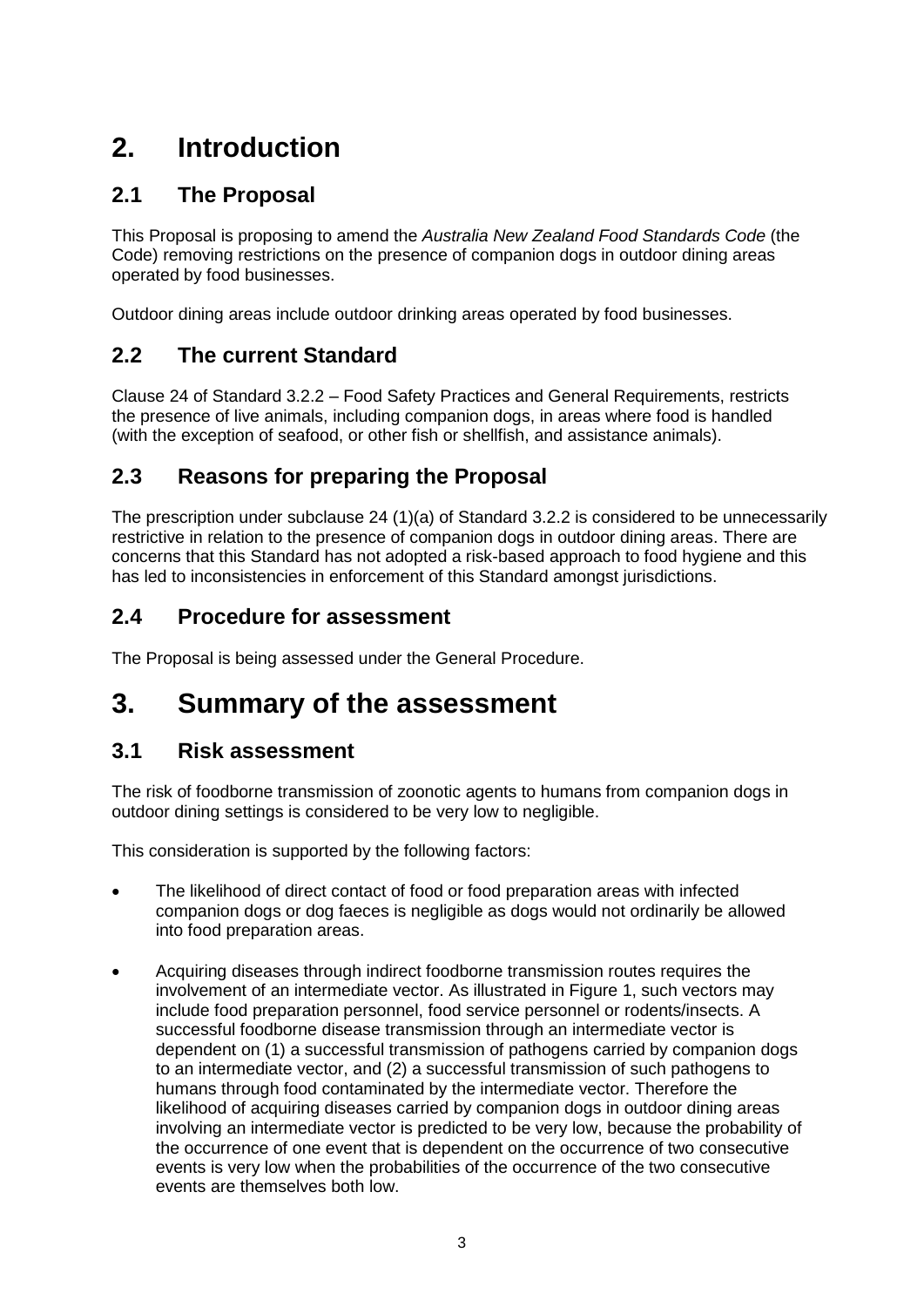- Potential contamination of food directly from companion dogs, or indirectly through contaminated intermediate vectors, in outdoor dining settings is managed through compliance with general food safety standards and food safety management or control programs for restaurant food hygiene.
- Studies on human-dog interactions indicate that, in general, contact between people and dogs that are not their own pet/s is limited. This minimises the potential for contact and consequently the transmission of pathogens from dogs in outdoor dining settings to humans.



*Figure 1: Possible mode of transmission of pathogens from infected dogs to food*

The FSANZ assessment of food safety risk arising from the presence of companion dogs in outdoor dining areas is available as Supporting Document (SD) 1.

# <span id="page-4-0"></span>**3.2 Risk management**

Under subclause 24.1(a) of Standard 3.2.2, companion dogs (other than assistance animals) are not permitted in areas where food is handled. Implementation of this requirement differs between Australian jurisdictions. For example, the presence of companion dogs in outdoor dining areas operated by food businesses such as restaurants, cafés and takeaway food outlets is currently permitted in New South Wales, South Australia and Victoria subject to determination by the owner of the food business.

In October 2010, the West Australian Department of Health issued guidelines for the enforcement of subclause 24(1)(a) of Standard 3.2.2. These specified that unless there is a food hygiene risk, the presence of companion dogs in outdoor dining areas operated by food businesses is not restricted in Western Australia, subject to determination by the owner of the food business.

These various measures have resulted in national inconsistencies to the implementation of subclause 24.1(a) of Standard 3.2.2.

When assessing this Proposal and the subsequent development of a food regulatory measure, FSANZ has had regard to the following matters in section 59 of the FSANZ Act:

- whether costs that would arise from a food regulatory measure developed or varied as a result of the proposal outweigh the direct and indirect benefits to the community, Government or industry that would arise from the development or variation of the food regulatory measure
- there are no other measures that would be more cost-effective than a variation to the Standard that could achieve the same end
- any relevant New Zealand standards
- any other relevant matters.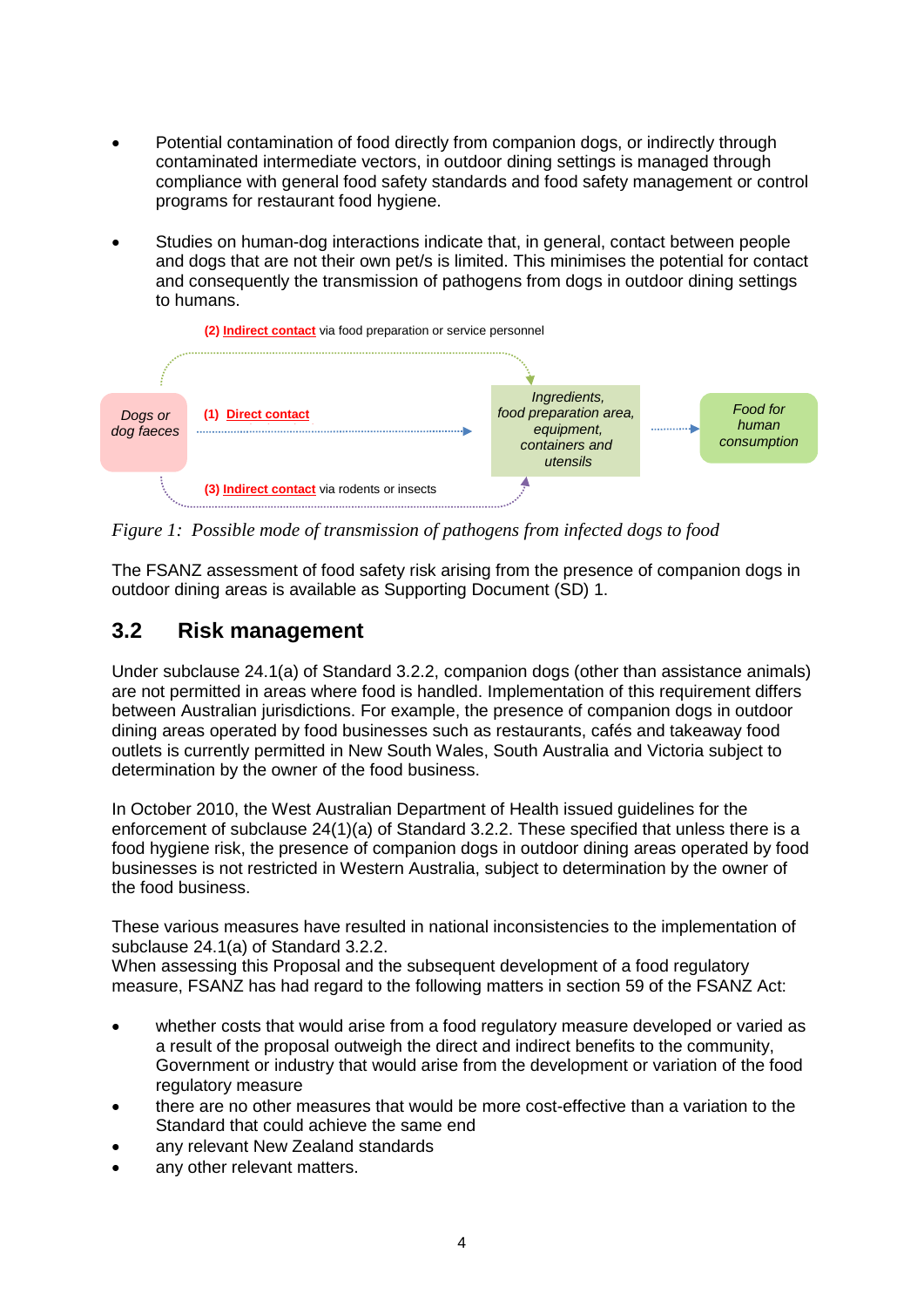## <span id="page-5-0"></span>**3.2.1 Cost benefit analysis**

The Office of Best Practice Regulation (OBPR), in a letter to FSANZ dated 27 February 2012 (reference number 13575), confirmed that a Regulation Impact Statement was not required for this Proposal as it did not appear to have more than a minor impact on businesses or the non-profit sector. FSANZ has, however, performed an impact analysis.

### *3.2.1.1 Consumers*

Consumers with dogs would likely benefit from this change. However, some consumers may object to having dogs present while dining outdoors.

## *3.2.1.2 Government*

It is unlikely that government agencies will be affected since this is effectively a deregulation.

## *3.2.1.3 Industry*

The hospitality and dining industry will benefit due to decreased regulation no longer restricting companion dogs in outdoor dining areas if they wished to allow them. The removal of this restriction may allow for businesses to investigate new niche marketing opportunities and service provisions.

### <span id="page-5-1"></span>**3.2.2 New Zealand standards**

This is not relevant as Standard 3.2.2 applies in Australia only.

### <span id="page-5-2"></span>**3.2.3 Other measures**

There are no other measures that would be more cost-effective to achieve the same aim than a variation to Standard 3.2.2.

### <span id="page-5-3"></span>**3.2.4 Addressing FSANZ's objectives for standards setting**

FSANZ has also considered the three objectives in subsection 18(1) of the FSANZ Act during the assessment.

### *3.2.4.1 Protection of public health and safety*

The protection of public health and safety will be maintained even with the restriction removed as the risk assessment has concluded the risks to public health and safety to be very low to negligible.

#### *3.2.4.2 The provision of adequate information relating to food to enable consumers to make informed choices*

There are no relevant issues identified.

### *3.3.4.3 The prevention of misleading or deceptive conduct*

There are no relevant issues identified.

### *3.2.4.4 Subsection 18(2) considerations*

FSANZ has also had regard to the matters listed in subsection 18(2) as addressed below: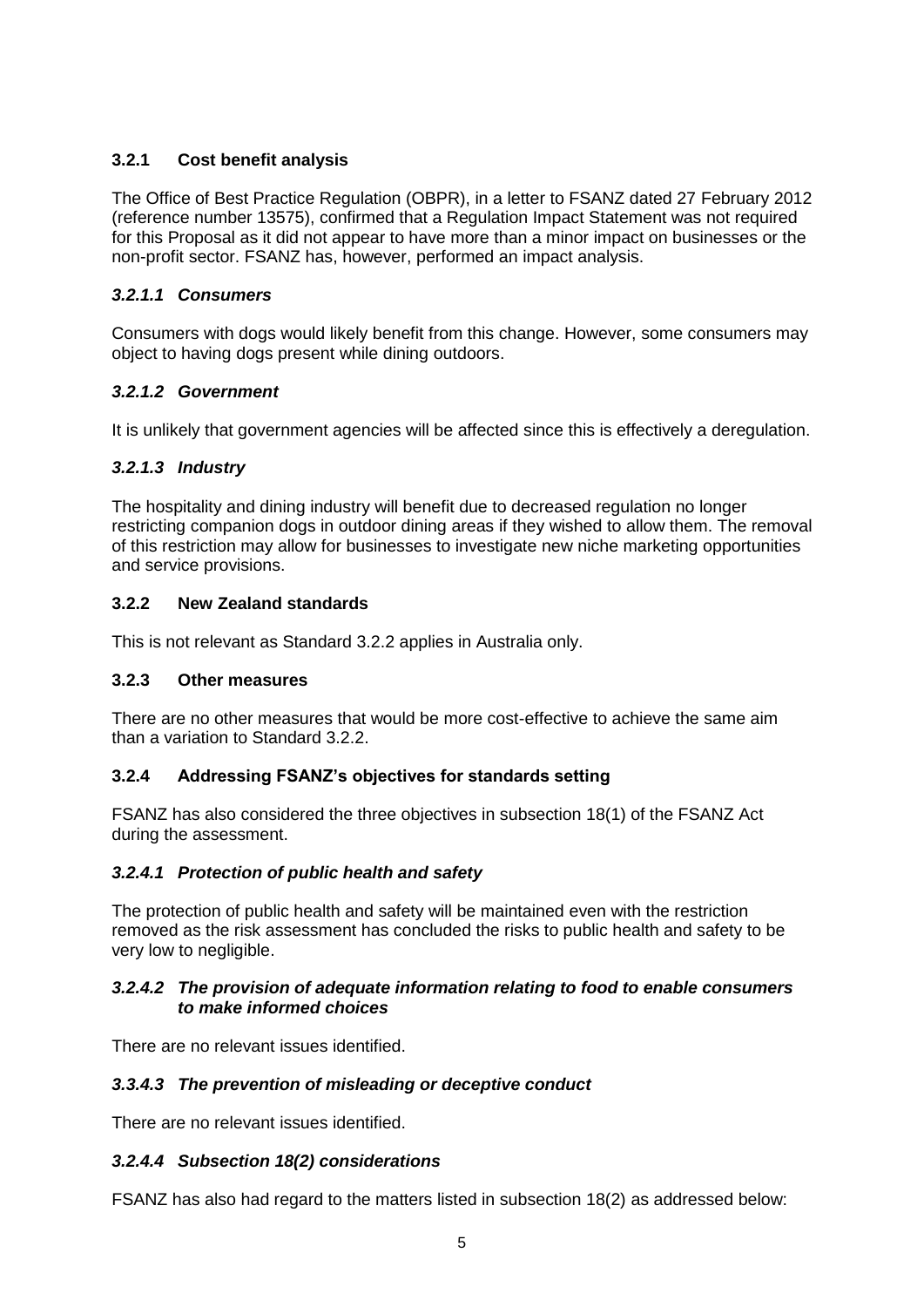the need for standards to be based on risk analysis using the best available scientific evidence

FSANZ's risk analysis performed as part of the assessment of Proposal P1018 was based on the best available scientific evidence. FSANZ evaluated the available information on food safety risk associated with companion dogs in outdoor dining areas in the risk assessment.

the promotion of consistency between domestic and international food standards

There are no relevant international food standards.

the desirability of an efficient and internationally competitive food industry

There are no relevant issues identified.

• the promotion of fair trading in food

There are no relevant issues identified.

 $\bullet$  any written policy guidelines formulated by the Ministerial Council<sup>1</sup>.

No Policy Guideline is applicable.

## <span id="page-6-0"></span>**3.3 Risk communication**

FSANZ developed and applied a basic communication strategy to this Proposal.

All calls for submissions are notified via the FSANZ Notification Circular, media release and through FSANZ's social media tools and the *Food Standards News*.

The process by which FSANZ considers standard matters is open, accountable, consultative and transparent. Public submissions are called to obtain the views of interested parties on issues raised by the application and the impacts of regulatory options.

The draft variation will be considered for approval by the FSANZ Board taking into account public comments received from this call for submissions. Individuals and organisations that make submissions on this Proposal will be notified at each stage of the assessment.

If the draft variation to the Code is approved by the FSANZ Board, that decision will be notified to the COAG Legislative and Governance Forum on Food Regulation Forum. If the decision is not subject to a request for a review, stakeholders, including the public, will be notified of the gazettal of the variation to the Code in the national press and on the FSANZ website.

### <span id="page-6-1"></span>**3.3.1 World Trade Organization (WTO)**

-

As members of the World Trade Organization (WTO), Australia and New Zealand are obliged to notify WTO member nations where proposed mandatory regulatory measures are inconsistent with any existing or imminent international standards and the proposed measure may have a significant effect on trade.

 $1$  Now known as the COAG Legislative and Governance Forum on Food Regulation.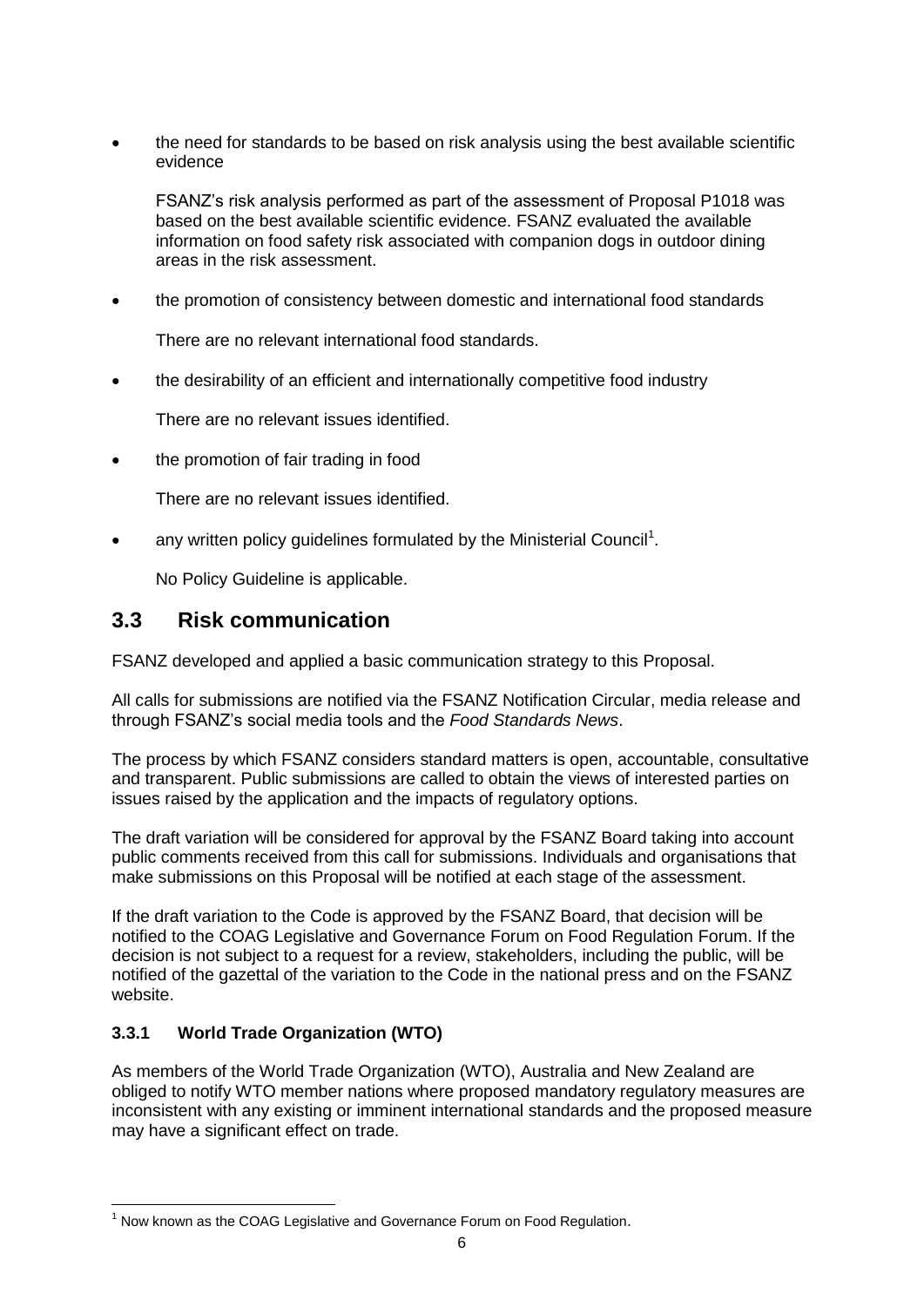There are not any relevant international standards and amending the Code to remove restrictions on the presence of companion dogs in outdoor dining areas will not have an effect on international trade. Therefore, a notification to the WTO under Australia's obligations under the WTO Technical Barriers to Trade or Sanitary and Phytosanitary Measures Agreement was not considered necessary.

# <span id="page-7-0"></span>**4. Draft variation**

The draft variation to Standard 3.2.2 is at Attachment A.

The draft Explanatory Statement is at Attachment B.

#### <span id="page-7-1"></span>**4.1.1 Implementation**

The variation takes effect on gazettal.

## **Attachments**

- A. Draft variation to the *Australia New Zealand Food Standards Code*
- B. Draft Explanatory Statement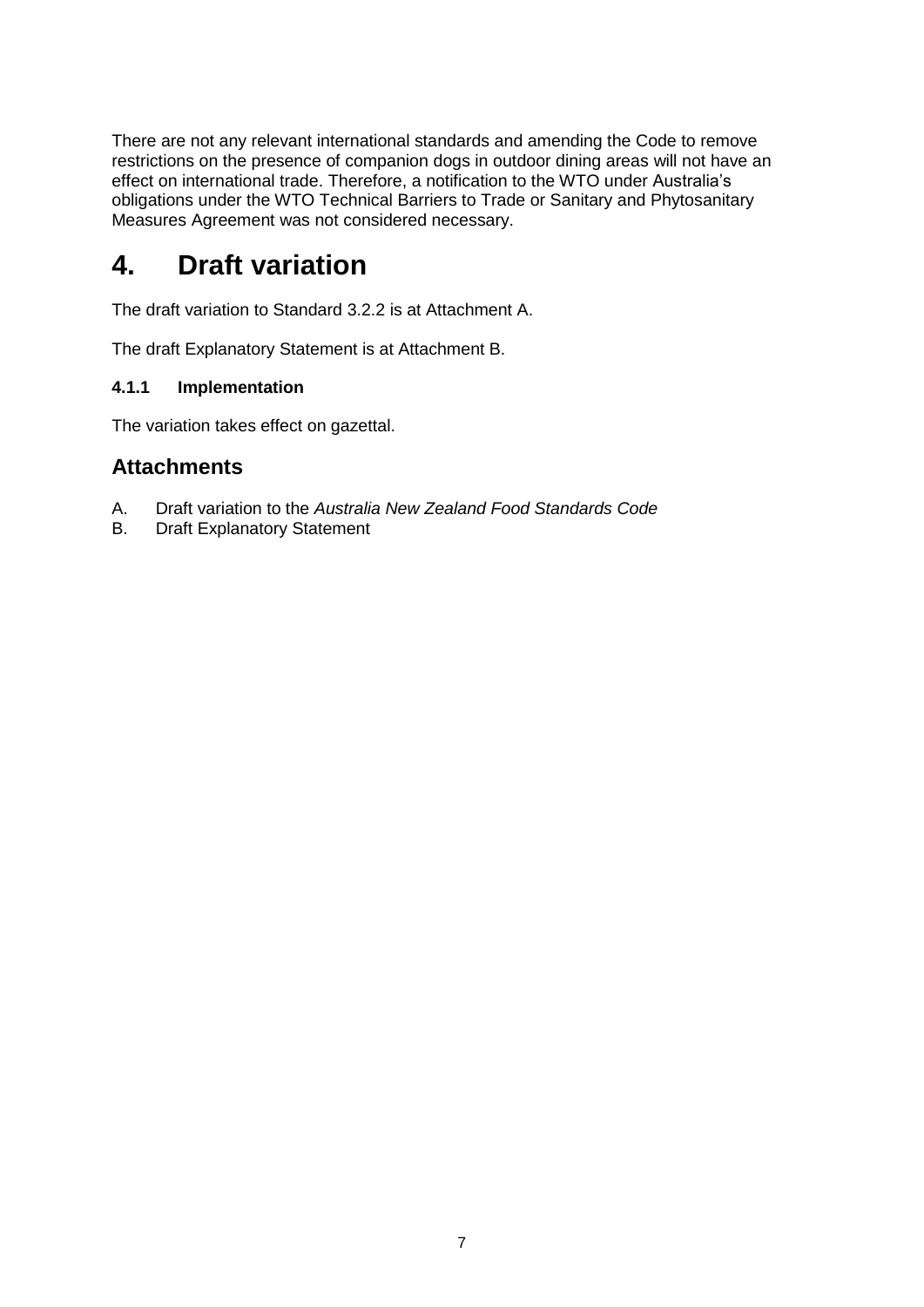# <span id="page-8-0"></span>**Attachment A – Draft variation to the** *Australia New Zealand Food Standards Code*



#### **Food Standards (Proposal 1018 – Companion Dogs in Outdoor Dining Areas) Variation**

The Board of Food Standards Australia New Zealand gives notice of the making of this variation under section 92 of the *Food Standards Australia New Zealand Act 1991*. The Standard commences on the date specified in clause 3 of this variation.

Dated TO BE COMPLETED

Standards Management Officer Delegate of the Board of Food Standards Australia New Zealand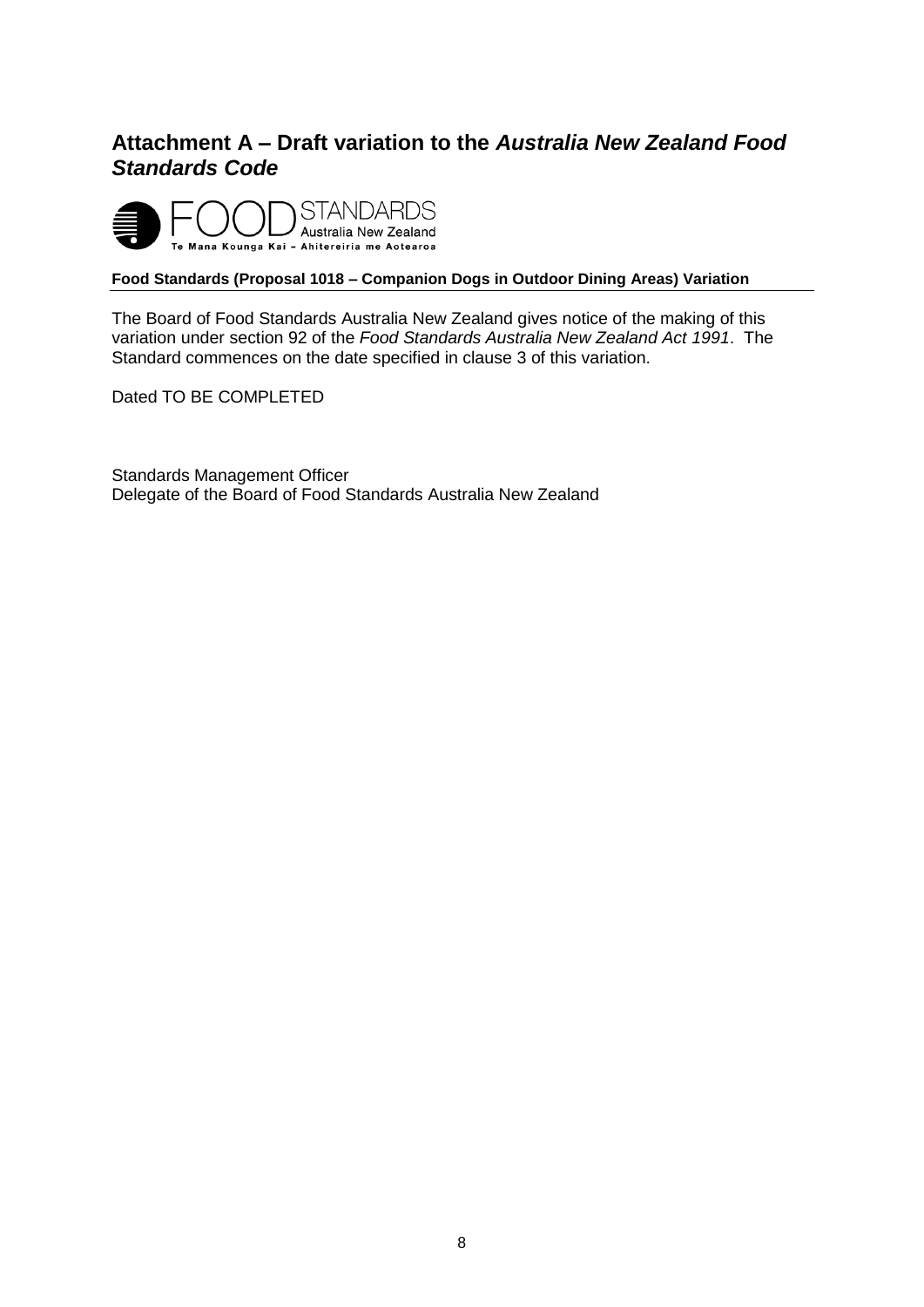#### **1 Name**

This instrument is the *Food Standards (Proposal P1018 – Companion Dogs in Outdoor Dining Areas) Variation*.

#### **2 Variation to Standards in the** *Australia New Zealand Food Standards Code*

The Schedule varies the Standards in the *Australia New Zealand Food Standards Code*.

#### **3 Commencement**

The variation commences on **the date of gazettal**.

#### **SCHEDULE**

**[1]** *Standard 3.3.2 is varied by omitting clause 24, substituting –*

#### **24 Animals and pests**

- (1) A food business must
	- (a) subject to subclauses (2) and (3), not permit live animals in areas in which food is handled, other than seafood or other fish or shellfish; and
	- (b) take all practicable measures to prevent pests entering the food premises; and
	- (c) take all practicable measures to eradicate and prevent the harbourage of pests on the food premises and those parts of vehicles that are used to transport food.
- (2) A food business must permit an assistance animal in areas used by customers.

(3) A food business may permit a dog that is not an assistance animal to be present in an outdoor dining area.

(4) In this clause –

**assistance animal** means an animal referred to in section 9 of the *Disability Discrimination Act 1992* of the Commonwealth.

**enclosed area** means an area that, except for doorways and passageways, is substantially or completely closed, whether permanently or temporarily, by –

- (a) a ceiling or roof; and
- (b) walls or windows or both walls and windows.

**outdoor dining area** means an area that –

- (a) is used for dining, drinking or both drinking and dining; and
- (b) is not used for the preparation of food; and
- (b) is not an enclosed area; and
- (c) can be entered by the public without passing through an enclosed area.

#### **Editorial note:**

Section 9 of the *Disability Discrimination Act 1992* refers to a guide dog, a dog trained to assist a person in activities where hearing is required and any other animal trained to assist a person to alleviate the effect of a disability.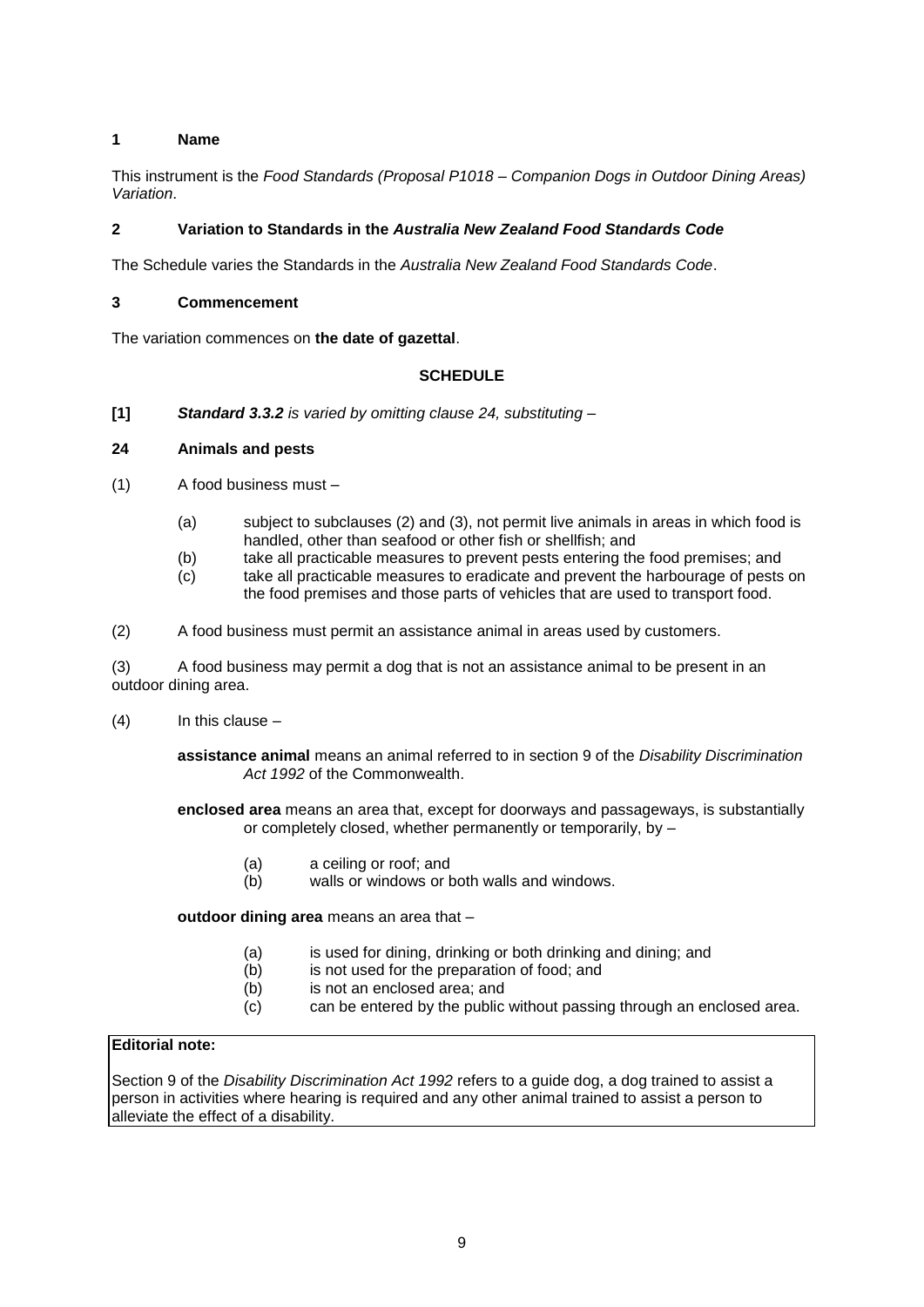# <span id="page-10-0"></span>**Attachment B – Draft Explanatory Statement**

## **1. Authority**

Section 13 of the *Food Standards Australia New Zealand Act 1991* (the FSANZ Act) provides that the functions of Food Standards Australia New Zealand (the Authority) include the development of standards and variations of standards for inclusion in the *Australia New Zealand Food Standards Code* (the Code).

Division 2 of Part 3 of the FSANZ Act specifies that the Authority may prepare a proposal for the development or variation of food regulatory measures, including standards. This Division also stipulates the procedure for considering a proposal for the development or variation of food regulatory measures.

FSANZ prepared Proposal P1018 to remove restrictions on the presence of companion dogs in outdoor dining areas of food premises. The Authority considered the Proposal in accordance with Division 2 of Part 3 and has approved a draft Standard.

#### **2. Purpose and operation**

The Authority has approved amending Standard 3.2.2 to remove the restriction on the presence of companion dogs in outdoor dining areas. This move will allow for greater consistency across jurisdictions and would be a deregulation.

#### **3. Documents incorporated by reference**

The variations to food regulatory measures do not incorporate any documents by reference.

#### **4. Consultation**

In accordance with the procedure in Division 2 of Part 3 of the FSANZ Act, the Authority's consideration of Proposal P1018 will included one round of public consultation following an assessment and the preparation of a draft Standard and associated report.

A call for Submissions (which includes the draft variation) will be released for a four-week consultation period.

A Regulation Impact Statement (RIS) was not required because the proposed variations to Standard 3.2.2 are likely to have a minor impact on business and individuals and is deemed to be a de-regulation.

#### **5. Statement of compatibility with human rights**

This instrument is exempt from the requirements for a statement of compatibility with human rights as it is a non-disallowable instrument under section 97 of the FSANZ Act.

#### **6. Variations**

Item 1 omits clause 24 in Standard 3.2.2 and substitutes a new clause to provide food businesses with the discretion to permit dogs other than assistance animals to be present in outdoor dining areas.